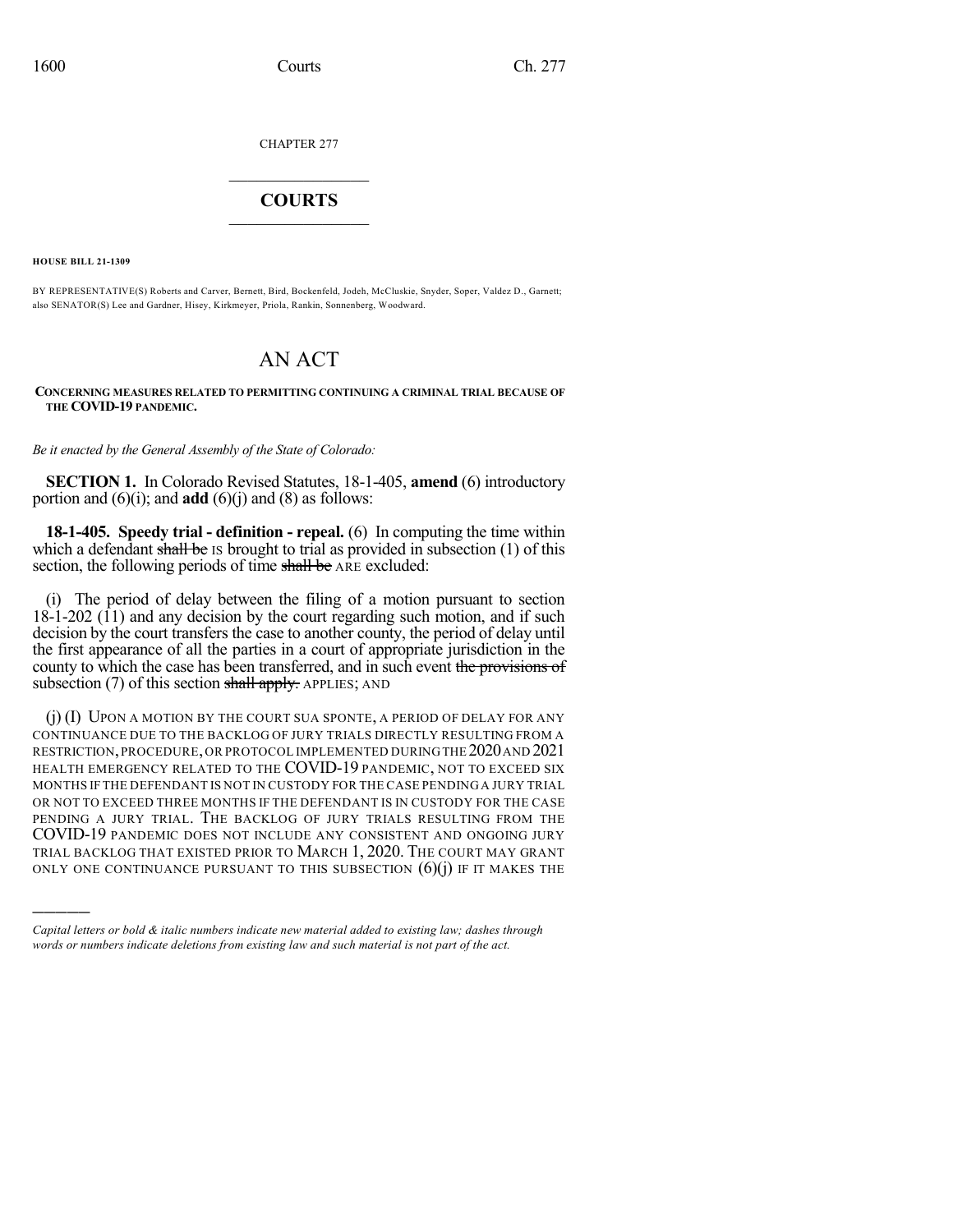FOLLOWING SPECIFIC FINDINGS ON THE RECORD AFTER THE PROSECUTION AND DEFENDANT HAVE HAD THE OPPORTUNITY TO BE HEARD:

(A) THE CASE IS A PART OF A COURT BACKLOG OF JURY TRIALS DIRECTLY RESULTING FROM A RESTRICTION,PROCEDURE,OR PROTOCOL IMPLEMENTED DURING THE 2020 AND 2021 HEALTH EMERGENCY RELATED TO THE COVID-19 PANDEMIC, AND THE COURT HAS DETERMINED, BASED ON AVAILABLE EVIDENCE, THAT A CONTINUANCE IS NOT ATTRIBUTABLE TO ANY CONSISTENT AND ONGOING JURY TRIAL BACKLOG THAT EXISTED PRIOR TO MARCH 1, 2020;

(B) NO COURT IN THE COUNTY WITH JURISDICTION TO TRY THE CASE IS AVAILABLE, AND THE COURT HAS EXHAUSTED ALL REASONABLE MEANS TO BRING THE CASE TO TRIAL;

(C) THE COURT HAS NOT PREVIOUSLY GRANTED A CONTINUANCE PURSUANT TO THIS SUBSECTION  $(6)(i)$ ; AND

(D) GRANTING THE CONTINUANCE SERVES THE INTEREST OF JUSTICE. WHEN DETERMINING WHETHER THE CONTINUANCE SERVES THE INTEREST OF JUSTICE, THE COURT SHALL MAKE SPECIFIC FINDINGS REGARDING THE IMPACT OF A CONTINUANCE ON THE PROSECUTION AND THE DEFENDANT.

(II) IN CONSIDERING WHETHER TO GRANT A CONTINUANCE PURSUANT TO THIS SUBSECTION  $(6)(j)$ , THE COURT SHALL PRIORITIZE CASES TO PROCEED TO TRIAL THAT:

(A) WERE DECLARED A MISTRIAL PURSUANT TO RULE  $24$  (c)(4) OF THE COLORADO RULES OF CRIMINAL PROCEDURE;

(B) THE DEFENDANT IS IN CUSTODY IN THE CASE AND DOES NOT WAIVE SPEEDY TRIAL; OR

(C) INCLUDE A CHARGE OF A CRIME LISTED IN SECTION 24-4.1-302(1) TO ENSURE A VICTIM'S RIGHT TO A SWIFT AND FAIR RESOLUTION OF THE CASE PURSUANT TO SECTION 24-4.1-302.5 (1)(o).

(III) PRIOR TO GRANTING A CONTINUANCE PURSUANT TO THIS SUBSECTION (6)(j), THE COURT SHALL INFORM THE PROSECUTING ATTORNEY, AND THE PROSECUTING ATTORNEY SHALL NOTIFY AND RECEIVE INPUT FROM THE VICTIM, AS DEFINED IN SECTION 24-4.1-302 (5), TO GIVE TO THE COURT BEFORE THE COURT MAKES A FINAL DETERMINATION CONCERNING A CONTINUANCE. A VICTIM HAS THE RIGHT TO BE HEARD AT A COURT PROCEEDING CONCERNING A CONTINUANCE PURSUANT TO THIS SUBSECTION  $(6)(i)$ .

 $(V)$  If a court grants a continuance pursuant to this subsection  $(6)(i)$ AND THE DEFENDANT IS IN CUSTODY FOR THE CASE PENDING A JURY TRIAL BECAUSE THE DEFENDANT IS UNABLE TO SATISFY THE MONETARY CONDITIONS OF BOND FOR RELEASE DESPITE BEING ELIGIBLE FOR RELEASE,THE COURT SHALL RECONSIDER THE MONETARY CONDITIONS OF BOND FOR RELEASE PURSUANT TO SECTION 16-4-107.5.

(V) ACOURT SHALL NOT GRANT A CONTINUANCE PURSUANT TO THIS SUBSECTION (6)(j) ON OR AFTER 5:01 P.M. ON APRIL 29, 2022.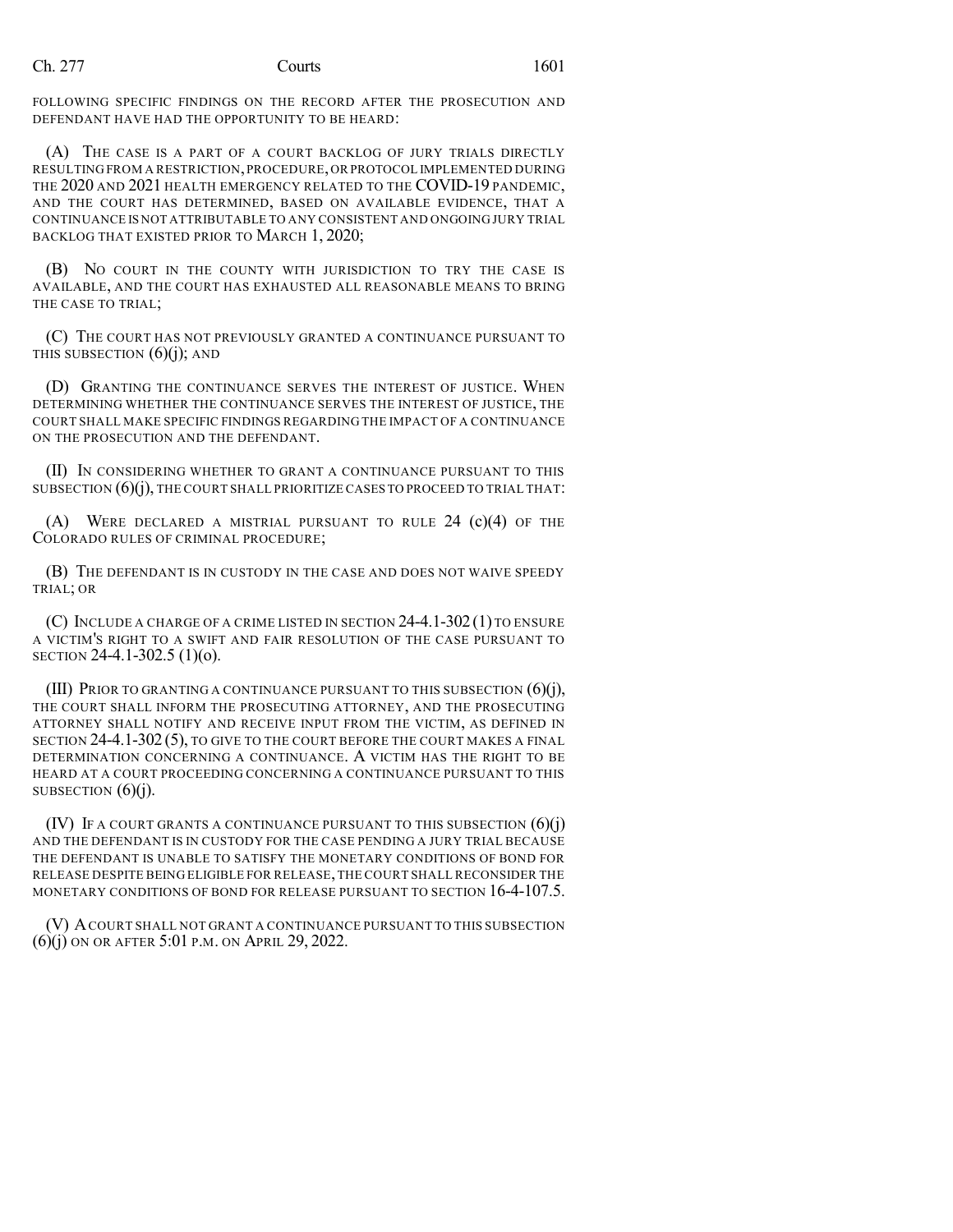(VI) THIS SUBSECTION (6)(j) IS REPEALED, EFFECTIVE JULY 1, 2023.

(8) (a) THE JUDICIAL DEPARTMENT SHALL COLLECT THE FOLLOWING DATA FOR EACH CONTINUANCE GRANTED PURSUANT TO SUBSECTION  $(6)(i)$  OF THIS SECTION:

(I) THE JUDICIAL DISTRICT WHERE THE CONTINUANCE WAS GRANTED; AND

(II) THE HIGHEST CLASS OFFENSE CHARGED IN THE DEFENDANT'S CASE THAT WAS CONTINUED.

(b) THE JUDICIAL DEPARTMENT SHALL REPORT ON THE DATA COLLECTED PURSUANT TO SUBSECTION  $(8)(a)$  of this section at the joint hearings CONDUCTED IN 2022 AND 2023 PURSUANT TO THE "STATE MEASUREMENT FOR ACCOUNTABLE,RESPONSIVE, AND TRANSPARENT (SMART) GOVERNMENT ACT", PART 2 OF ARTICLE 7 OF TITLE 2.

(c) ON OR BEFORE JANUARY 31,2022,THE JUDICIAL DEPARTMENT SHALL PUBLISH THE DATA COLLECTED PURSUANT TO SUBSECTION  $(8)(a)$  OF THIS SECTION FOR THE PERIOD ON AND BEFORE DECEMBER 31, 2021. ON OR BEFORE MAY 31, 2022, THE JUDICIAL DEPARTMENT SHALL PUBLISH THE DATA COLLECTED PURSUANT TO SUBSECTION (8)(a) OF THIS SECTION FOR THE PERIOD ON AND BEFORE APRIL 29, 2022.

(d) THIS SUBSECTION (8) IS REPEALED, EFFECTIVE JULY 1, 2023.

**SECTION 2.** In Colorado Revised Statutes, **add** 16-4-107.5 as follows:

**16-4-107.5. Hearing after excluding time for speedy trial for public health emergency - repeal.** (1) IF A COURT GRANTS A CONTINUANCE PURSUANT TO SECTION  $18-1-405(6)(i)$  FOR A CASE THAT DOES NOT INCLUDE A CHARGE OF A CLASS 1, 2, OR 3 FELONY, AND THE DEFENDANT IS IN CUSTODY FOR THE CASE PENDING A JURY TRIAL BECAUSE THE DEFENDANT IS UNABLE TO SATISFY THE MONETARY CONDITIONS OF BOND FOR RELEASE DESPITE BEING ELIGIBLE FOR RELEASE, THE COURT SHALL ORDER THE IMMEDIATE RELEASE OF THE DEFENDANT FROM CUSTODY UPON A PERSONAL RECOGNIZANCE BOND WITHOUT MONETARY CONDITIONS.

(2) IF A COURT GRANTS A CONTINUANCE PURSUANT TO SECTION  $18-1-405$  (6)(j) FOR A CASE THAT INCLUDES A CHARGE OF A CLASS 1, 2, OR 3 FELONY, AND THE DEFENDANT IS IN CUSTODY BECAUSE THE DEFENDANT IS UNABLE TO SATISFY THE MONETARY CONDITIONS OF BOND FOR RELEASE DESPITE BEING ELIGIBLE FOR RELEASE, THE COURT SHALL CONDUCT A HEARING AS SOON AS PRACTICABLE, BUT NOT LONGER THAN SEVEN DAYS AFTER THE COURT GRANTED THE CONTINUANCE PURSUANT TO SECTION  $18$ -1-405 (6)(j), FOR RECONSIDERATION OF THE DEFENDANT'S MONETARY CONDITIONS OF BOND FOR RELEASE. THE COURT SHALL REVOKE THE MONETARY CONDITIONS OF BOND FOR RELEASE ALLOWING THE DEFENDANT TO BE RELEASED, UNLESS THE COURT CONCLUDES THAT THE DEFENDANT THREATENS THE SAFETY OF ANY OTHER PERSON OR PERSONS IN THE COMMUNITY, WHETHER KNOWN OR UNKNOWN, AND THAT MONETARY CONDITIONS OF BOND FOR RELEASE ARE NECESSARY TO REASONABLY PROTECT AGAINST SUCH RISK.THE COURT MAY MODIFY THE MONETARY CONDITIONS OF BOND TO ALLOW THE DEFENDANT TO BE RELEASED IF THE COURT CONCLUDES THAT THE DEFENDANT THREATENS THE SAFETY OF ANY